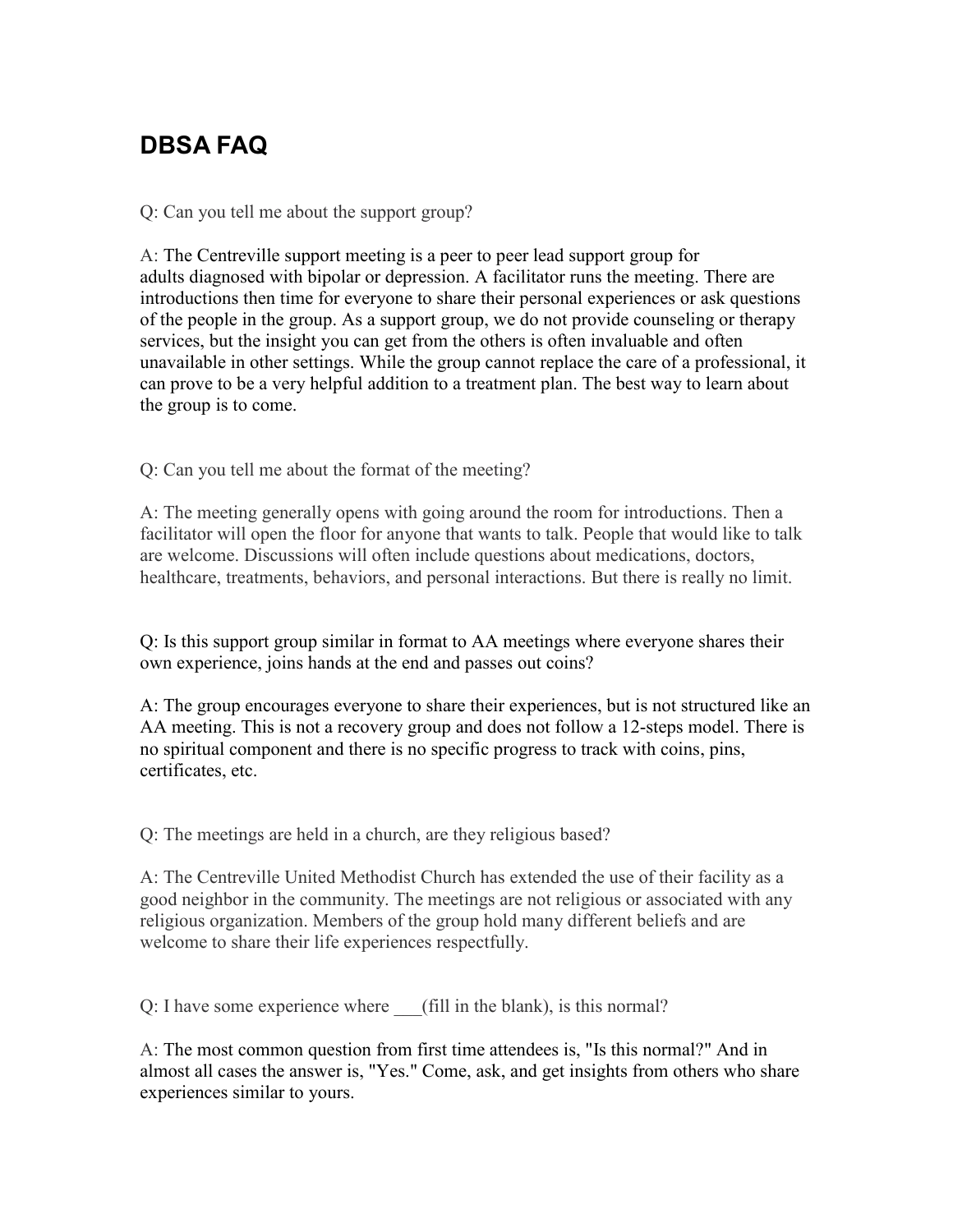Q: How big is the support group?

A: The size of the group ranges by week from 8-18. We make every effort for all who wish to share each week.

## Q: Do I have to share?

A: Nobody is expected or forced to share. Everyone is given the opportunity, but If you want to sit and listen your absolutely welcome.

Q: How do I join the group?

A: There is no membership or signing up. You are welcome to come and participate.

Q: Are the sessions overseen or guided by a mental health professional?

A: There are no therapists, psychiatrists, or other credentialed persons acting in an official capacity. If they participate, it will be as part of their own personal treatment. Members, regardless of their experience or profession, provide insights based on personal experience and do not give advice.

Q: Is this a support group for the family?

A: This is not a loved ones support group. The group is open to persons diagnosed with bipolar disorder or major depression over the age of 18. Others are not allowed in the meeting, this fosters a feeling of openness for attendees. A loved ones support group does exist. More information can be found at http://www.dbsanova.org/lovedones.html.

Q: I am a graduate student studying mental health counseling and one of my current assignments is to observe a support group in my area for any type of mental illness. Is it possible to observe the DBSA Support Group?

A: We realize the need for practical experience in education, however, the group is only open to persons over the age of 18 who are diagnosed with bipolar disorder or major depression. Others are not allowed in the meeting, this fosters a feeling of openness for attendees. You may check with other organizations such as the National Alliance on Mental Illness (NAMI) groups at http://www.nami.org to see if they can accommodate your needs.